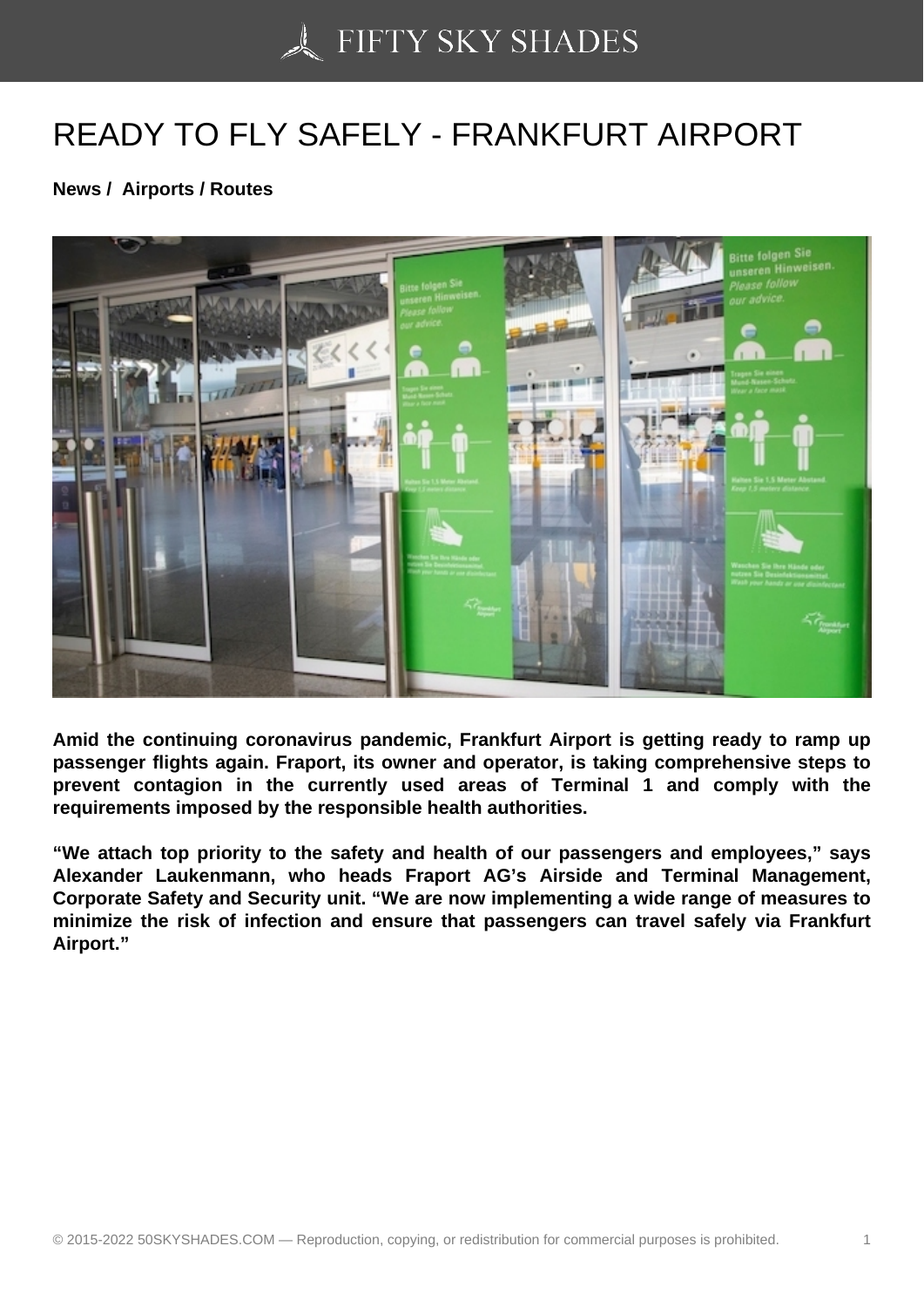

The entire aviation industry has joined forces to define consistent measures. Many of these have already been put into practice in Frankfurt: the waiting areas in front of the check-in counters, at the boarding pass and security checkpoints, and the baggage claims have all been reorganized to ensure that passengers can keep at least a meter and a half (five feet) apart. Markings on the floor help them do so. This also holds for all other processing points where it can be necessary to wait in line. In rest areas, only every other seat may be used. Posters, digital displays, and PA announcements in multiple languages additionally call passengers' attention to the social distancing rules. Trained agents circulating in the terminal also watch out and remind them if they forget.



Everywhere that passengers and employees need to directly interact, plexiglass shields provide additional protection for both. When front-line staff are unable to maintain the required distance due to the nature of their work, for instance at security checkpoints, they are required to wear face masks at all times. This also applies to passengers if they board buses or enter shops at the airport. The possibility is currently being considered of obliging all passengers, guests, meters & greeters, and employees to don a mask when entering the terminals.